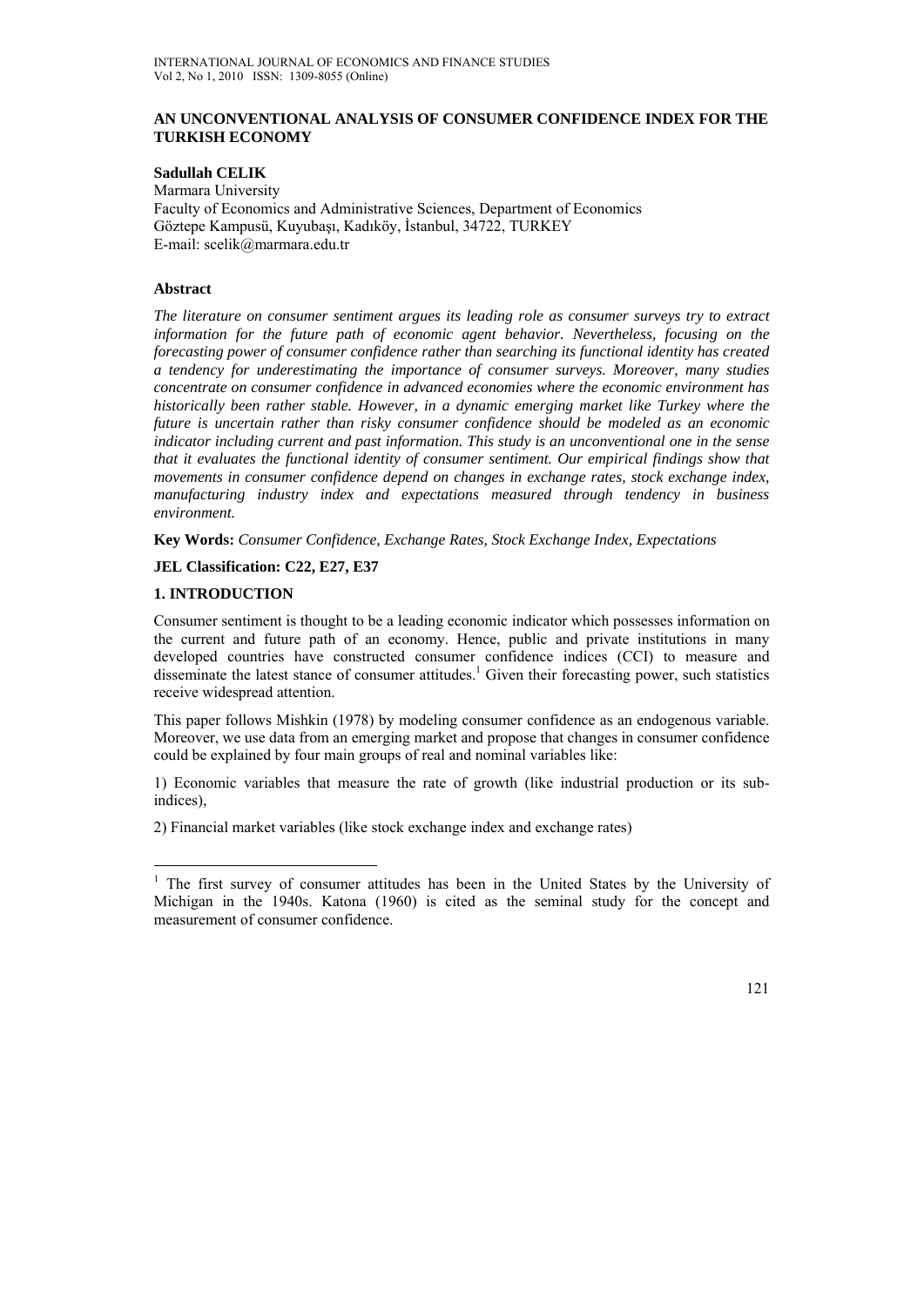3) Business tendency survey question(s) as proxy for expectations,

4) Other exogenous variables of concern (like the change in oil price).

The second section of this paper includes a brief literature survey on consumer confidence. Section three explains the methodology of consumer confidence indices in Turkey. Section four includes our empirical findings and Section five concludes with some suggestions for further research.

#### **2. LITERATURE SURVEY**

There are conventional and unconventional analyses of consumer confidence. The first focuses on the predictive ability of consumer confidence while searching an answer to the well-known question: "Does consumer sentiment accurately forecast household spending?" Therefore, the starting point for these studies is to obtain the goodness-of-fit values from regressions of the growth of various measures of household spending on lagged values of consumer confidence using the following equation:

$$
\Delta \log \left( C_t \right) = \alpha_0 + \sum_{i=1}^n \beta_i S_{t-i} + \varepsilon_t \tag{1}
$$

where  $C_t$  denotes consumption at time t, and  $S_t$  shows the CCI at time t. Next they test the predictive ability of the sentiment while adding a vector of so-called control variables to the righthand side. Hence, the model becomes:

$$
\Delta \log \left( C_t \right) = \alpha_0 + \sum_{i=1}^n \beta_i S_{t-i} + \gamma Z_{t-1} + \varepsilon_t \tag{2}
$$

Among others, Acemoğlu and Scott (1994), Carroll *et al.* (1994) and Kwan and Cotsomitis (2006) are some examples of this literature. The second category includes studies that employ anything outside the orthodox realm (Among others, see Alessie and Lusardi, 1997, Batchelor and Dua, 1998 and Souleles, 2004).

However, there is no consensus on the usefulness of consumer confidence as a leading economic variable. Roberts and Simon (2001) and Desroches and Gosselin (2002) conclude that the link between aggregate consumer expectation index and changes in future consumer sales activity is rather weak. Others like Huth *et al.* (1994), Eppright *et al.* (1998), Otoo (1999) and Jansen and Nahuis (2003) support consumer confidence in predicting changes in total consumer expenditures and demonstrate the link between confidence and financial market variables. Recently, there have been some skeptical studies like Dominitz and Manski (2004) and Van Oest and Franses (2008) which caution the interpretation of movements in consumer confidence.

Most of the previous literature on consumer confidence has ignored two very important points: first, most studies have covered developed countries as there was no consumer confidence measure available for developing/emerging economies until recently. Second, they argued that consumer confidence should possess some information about the future, otherwise it is worthless. However, in emerging markets where the economy is usually subject to several external or domestic shocks over a short period of time, consumer confidence should be viewed more of an indicator including current and past information as the future is viewed as uncertain rather than risky.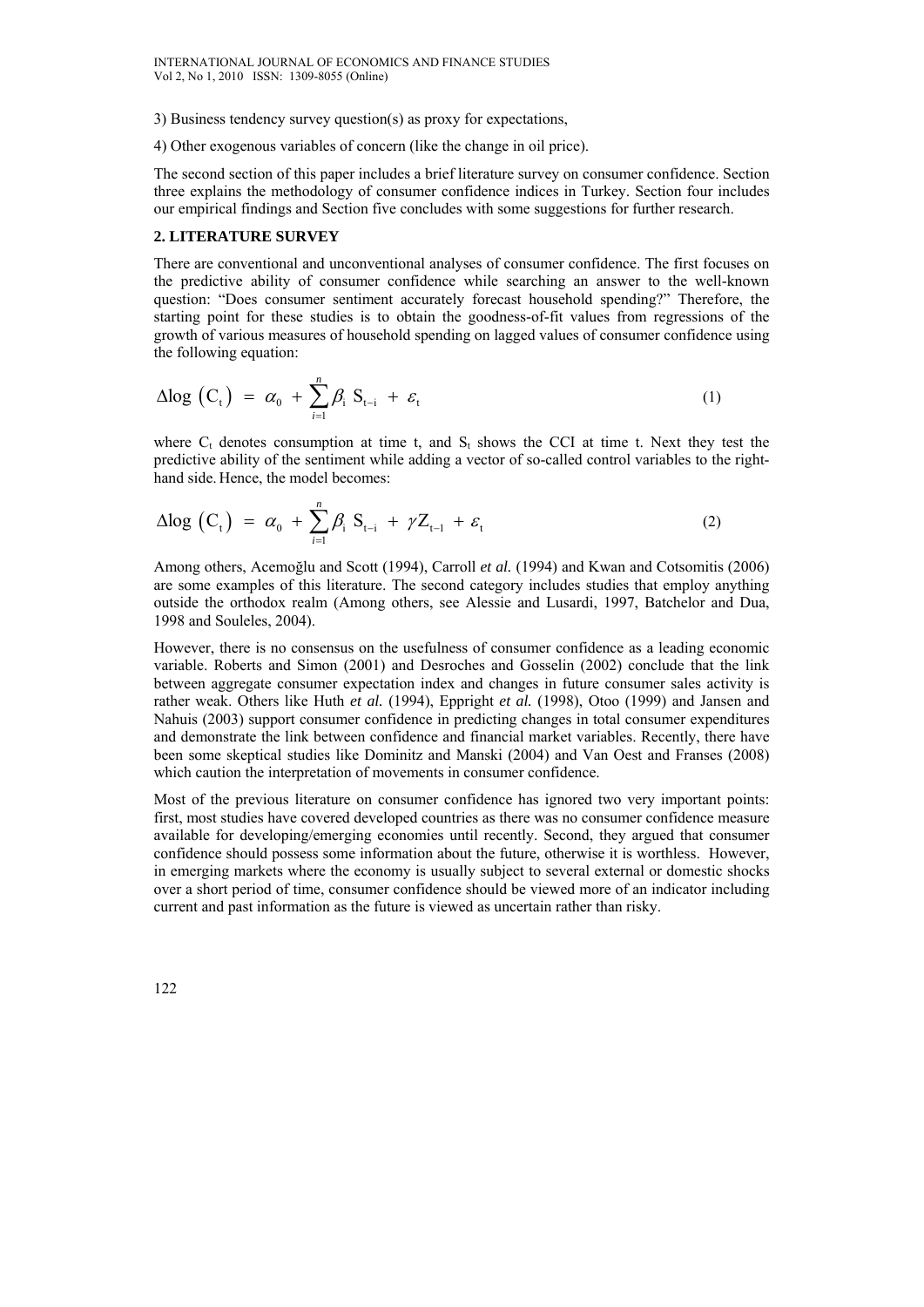# **3. CONSUMER CONFIDENCE INDICES IN TURKEY**

There are two consumer confidence indices that are announced on a monthly basis in Turkey; the CNBC-e Consumer Confidence Index and the Central Bank of Republic Turkey – Turkish Statistical Institute (CBRT-TURKSTAT) Consumer Confidence Index.

#### **3.1. CNBC-e Consumer Confidence Index (CCI)**

The index methodology has been adopted from the Michigan University index of consumer sentiment.<sup>2</sup> The base period of the index is January 2002 with a value of 100. The sample used to collect survey data is chosen from a database containing records of 15,000,000 individuals maintained by the survey provider. The index is compiled of 720 completed surveys and is composed of five questions as: <sup>3</sup>

1) We would like to learn your current economic situation. Can you compare your (and your family's) current financial situation with last year?

2) What do you think your (and your family's) future financial situation will be in a year?

3) Can you compare your current expectations about Turkish economy with the previous month?

4) What do you think Turkish economy's situation will be in a year?

*The multiple choice answers to these 4 questions are as follows:* 

Better Worse Same No Idea

5) Do you think that the current period is a good time to buy durable consumer goods such as TV, refrigerator and furniture or vehicles or residence?

*The multiple choice answers to this question are as follows:* 

Good Time Bad Time Same

### **3.2. CBRT - TURKSTAT Consumer Confidence Index (CBCCI)**

The CBRT – TURKSTAT Consumer Confidence Index is a joint study by the Turkish Statistical Institute and the Central Bank of Republic of Turkey. The sampling method started as the selection of 2000 individuals at the age of 15 and above-having income from an economic activity-from Household Labor Force Survey (HLFS) in December 2003, January and February 2004 to represent Turkey in general on the basis of age, income and status in employment groups. From March 2004 whole individuals at the age of 15 and above having income from an economic activity were interviewed at house as samples in HLFS. The calculation method of the index is in accordance with the balance method of European Union. The CBCCI is obtained by using the following 5 questions (Questions 1, 2, 4, 5, and 7 in the survey):

1. Compared to the past 6 months, how do you assess your present purchasing power situation?

2. How do you expect your purchasing power situation to change over the next 6 months?

 $2^2$  Consumer confidence in the Unites States is measured nationally by two sources; The University of Michigan and the Conference Board. See Bram and Ludvigson (1998) and Garner (2002) for further details.

 $3$  For further details, see Küçükaslan and Çelik (2010).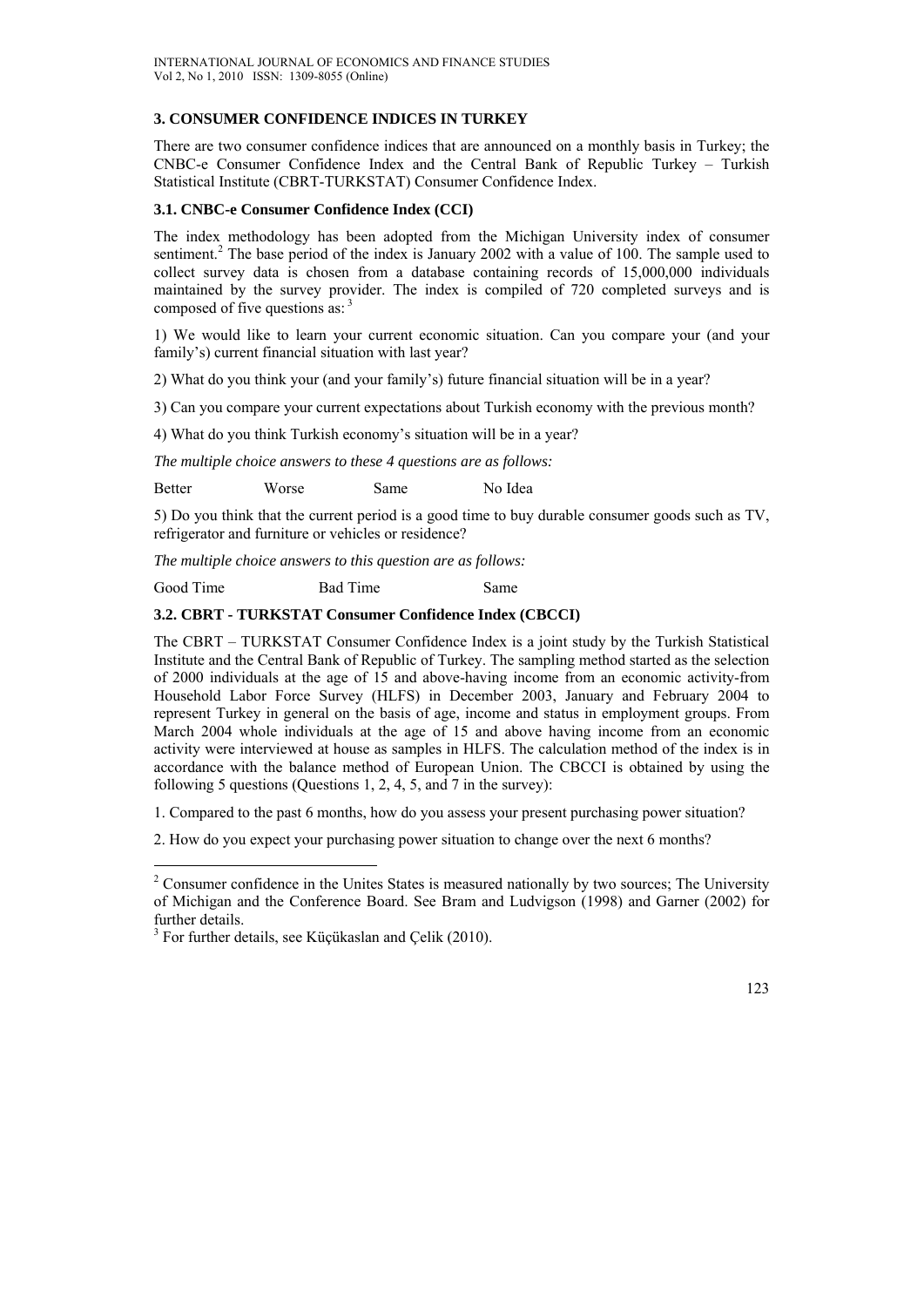3. How do you expect the general economic situation in Turkey to develop over the next 3 months?

*The multiple choice answers to these 3 questions are as follows:* 

*Much more better A little bit better Remain the same* 

*A little bit worse Much more worse No idea* 

4. How do you expect the job opportunities in Turkey to change over the next 6 months?

The multiple choice answers to this question are as follows:

*Increase sharply Increase slightly Remain the same* 

*Fall slightly Fall sharply No idea* 

5. Do you think now it is the right moment for people to buy durable consumption goods such as refrigerator, TV, furniture, etc.?

The multiple choice answers to this question are as follows:

*Yes, it is the right time now It is neither the right time nor the wrong time* 

*No, it is not the right time now No idea* 

In this study, the possible determinants of CCI and CBCCI are chosen from previously proposed four main groups. These include either of the 1997=100 and 2005=100 based seasonally adjusted manufacturing industry indices (MANUF (97SA or 05SA)), either of the real return on YTL/Euro exchange rate (REURO) and YTL/Dollar exchange rate (RDOLLAR), the real return on Istanbul stock exchange index (RISE), the Central Bank business tendency survey question  $27<sup>4</sup>$  (CBTEN) and the inflation rate for oil (OILINF). So we propose a functional form as:

# $CCI(CNBC - e, CB) = f(CBTEM, MANUF(97/05), (RDOLAR/REURO), RISE, OILINF)$  (3)

We use different periods due to the availability of data. For CCI, we use January 2002 – December 2008, for CBCCI we use December 2003 – December 2008 and for both, January 2005 – February 2010. All variables except REURO, RDOLLAR and RISE are in their natural logarithms. CCI is obtained from CNBC-e/NTVMSNBC (http://www.ntvmsnbc.com) website, CBCCI and CBTEN are obtained from CBRT (http://www.tcmb.gov.tr) website, MANUF, REURO, RDOLLAR, RISE and OILINF are obtained from TURK-STAT (http://www.tuik.gov.tr) website.

 $\overline{a}$ 

<sup>&</sup>lt;sup>4</sup> Question 28 is phrased as: "What is your opinion on the general trend in your industry compared to the previous month?" Respondents choose one of the three answers: 1) Better, 2) Worse and 3) Same. We have formed an index of the question by taking the difference between Better and Worse answers and adding 100 to avoid getting a negative number. The base period is the same as CCI with January  $2002 = 100$ .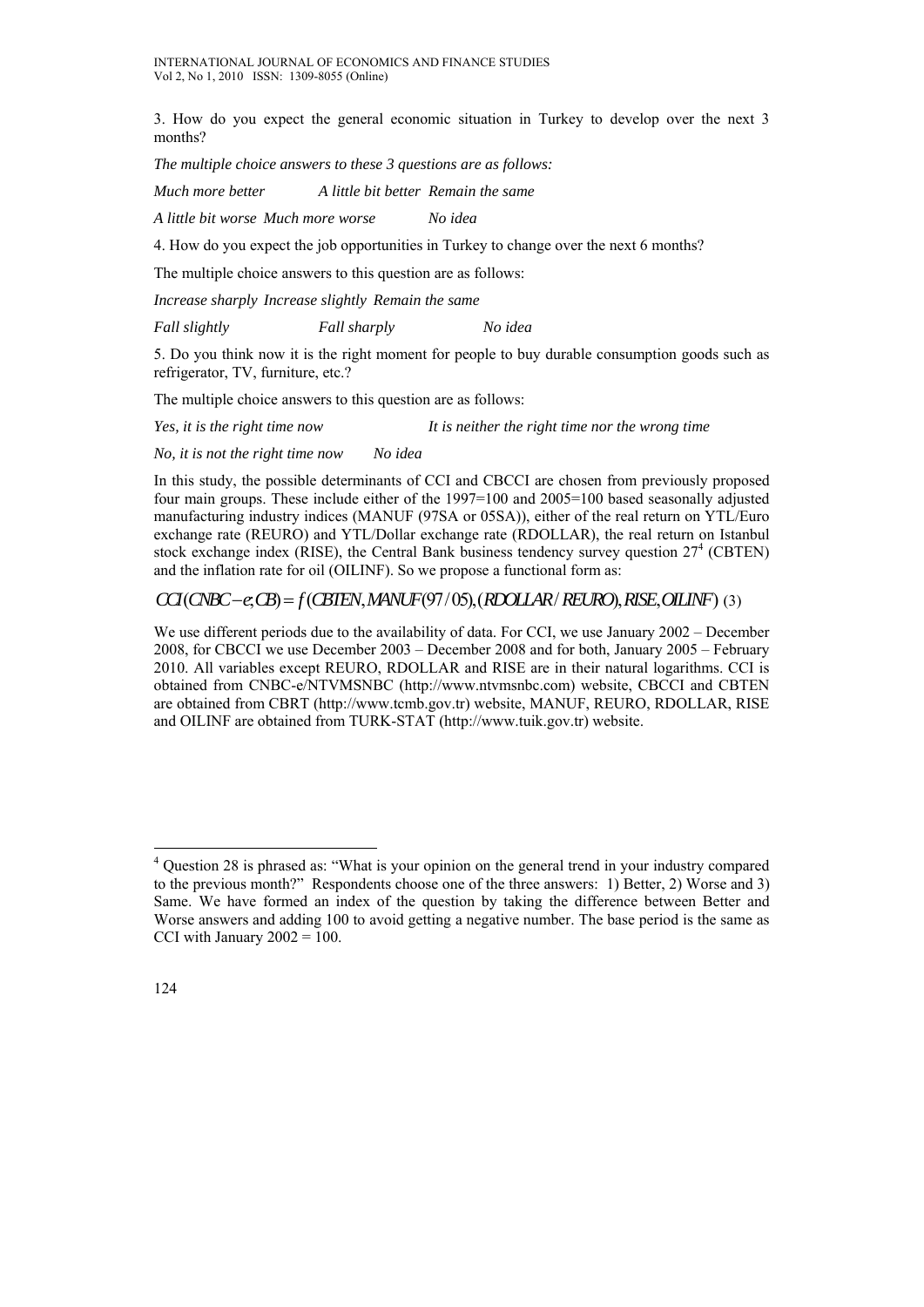# **4. EMPIRICAL FINDINGS**

We obtain stationary variables by unit root testing so we use ordinary least squares to examine the determinants of CCI and CBCCI.<sup>5</sup> In Table 1, we include four different regression equations for CCI which possess statistical significance. In Table 2, there are also four different regression equations for CBCCI that are statistically significant.<sup>6</sup>

| Dependent Variable: CCI | Period: 2002M1 - 2008M12 |                         | Period: 2005M1 - 2010M2 |                        |
|-------------------------|--------------------------|-------------------------|-------------------------|------------------------|
|                         | Eq. 1                    | Eq. 2                   | Eq. 3                   | Eq. 4                  |
| <b>CBTEN</b>            | 0.166<br>$(0.000)*$      | 0.183<br>$(0.000)*$     | 0.293<br>$(0.000)*$     | 0.325<br>$(0.000)*$    |
| MANUF97SA               |                          |                         |                         |                        |
| MANUF05SA               |                          |                         | $-0.433$<br>$(0.000)*$  | $-0.417$<br>$(0.000)*$ |
| <b>RDOLLAR</b>          | $-0.688$<br>$(0.005)*$   |                         | $-0.734$<br>$(0.004)^*$ |                        |
| <b>REURO</b>            |                          | $-0.683$<br>$(0.002)^*$ |                         | $-0.724$<br>$(0.003)*$ |
| <b>RISE</b>             | 0 3 6 4<br>$(0.002)$ *   | 0.376<br>$(0.000)*$     |                         |                        |
| OILINF                  | $-0.188$<br>$(0.035)*$   | $-0.211$<br>$(0.017)^*$ | $-0.377$<br>$(0.018)$ * | $-0.443$<br>$(0.004)*$ |
| $CCI(-1)$               | 0.675<br>$(0.000)*$      | 0.663<br>$((0.000)*$    | 0.530<br>$(0.000)*$     | 0.506<br>$(0.000)*$    |
| <b>DIAGNOSTICS</b>      | Eq. 1                    | Eq. 2                   | Eq. 3                   | Eq. 4                  |
| R-Squared               | 0.897                    | 0 900                   | 0934                    | 0935                   |
| Adjusted R-squared      | 0.891                    | 0.893                   | 0929                    | 0930                   |
| Breusch-Godfrey         | 0.855                    | 1.492                   | 0.411                   | 0.563                  |
| Durbin Watson           | 1.802                    | 1.868                   | 2.010                   | 2.025                  |
| Breusch-Pagan-Godfrey   | 0.450                    | 0.763                   | 0.487                   | 1.799                  |
| ARCH                    | 0.773                    | 0.259                   | 0.633                   | 0.482                  |

Table 1: The Determinants of CNBC-e CCI

Notes: (\*) denote significance at 5 % significance level. The p-values are shown in brackets.

The inferences we derive for CCI are:

1) All the right-hand side variables in the four equations have significant t-ratios at 5 %.

2) The explanatory power of the regression equations range between 89 % - 93 %. Hence, it is possible to explain a large portion but not all of the variation in CCI by using economic, financial, monetary variables and a proxy for expectations. However, the remaining unexplained part is the information content of CCI, which presumably will be very important in the behavioral patterns of consumers for the future consumption and income levels.

 $<sup>5</sup>$  The only nonstationary variable is the price of oil, for which we use the difference, hence the</sup> inflation rate of oil. To conserve space, we do not report the results of unit root tests here. They are available from the author upon request. 6

 $<sup>6</sup>$  In both tables, the p-values are shown in brackets.</sup>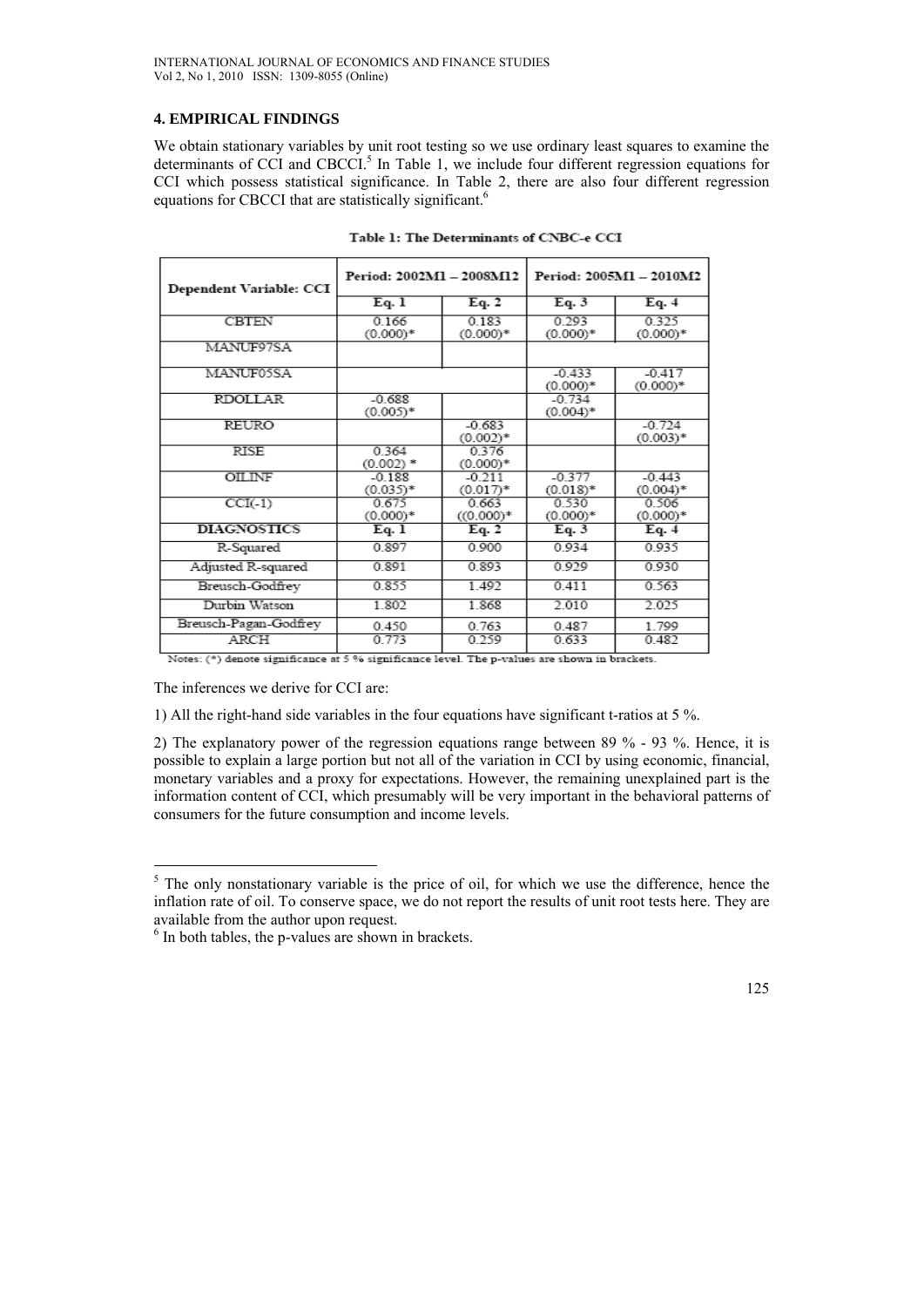3) The sign and magnitude of coefficients for the economic, financial and monetary variables, expectations and the lagged term of CCI are all in accordance with the economic theory except for **MANUF** 

a) A negative coefficient for MANUF means that the households become optimistic before the business cycle but later a reverse feedback is observed from the increase in economic activity to the level of confidence.

b) Negative coefficients which vary between 0.68 and 0.73 for exchange rate terms lead us to believe that households in Turkey lose confidence as the purchasing power declines.

c) Positive coefficients for RISE increase the confidence level of households which could be attributed to several reasons. These include the possibility of higher wages in the future as the profit level of the companies rise, more welfare through the increase in economic growth, capital gains for investing in the stock exchange, and employment opportunities for unemployed (Jansen and Nahuis, 2003).

d) CBTEN appears to be the most consistent variable in terms of statistical significance and coefficient magnitude. The crucial role that expectations play in an emerging dynamic market is underlined by around 0.16-0.32 points change in consumer confidence for each one unit of change in positive direction for economic activity.

e) One of the most important determinants of consumer confidence in developed countries is the price of oil. In Turkey, the dynamic nature of the economic structure lets households follow the inflation rate of oil as a very important determinant of confidence. Given that in the period of analysis the automotive sales in Turkey have reached its historical highs, it is not surprising to note the importance of oil for Turkish consumers.

f) The inertia in CNBC-e consumer confidence is observed through the statistical significance of the lagged term of CCI in all regression equations.

4) The diagnostic tests show that the equations are not subject to the problems of serial correlation (Breusch-Godfrey and Durbin Watson tests) and heteroskedasticity (Breusch-Pagan-Godfrey and ARCH tests).

The inferences we derive for CBCCI are:

1) The exogenous variables for CBCCI equations are all significant at 5 % level, except for OILINF in Equation 4 with a significance level of 10 %.

2) Although the goodness-of-fit is considerably high, there are only a few statistically significant right-hand side variables. Nevertheless, the short sample size still looks promising for further analysis.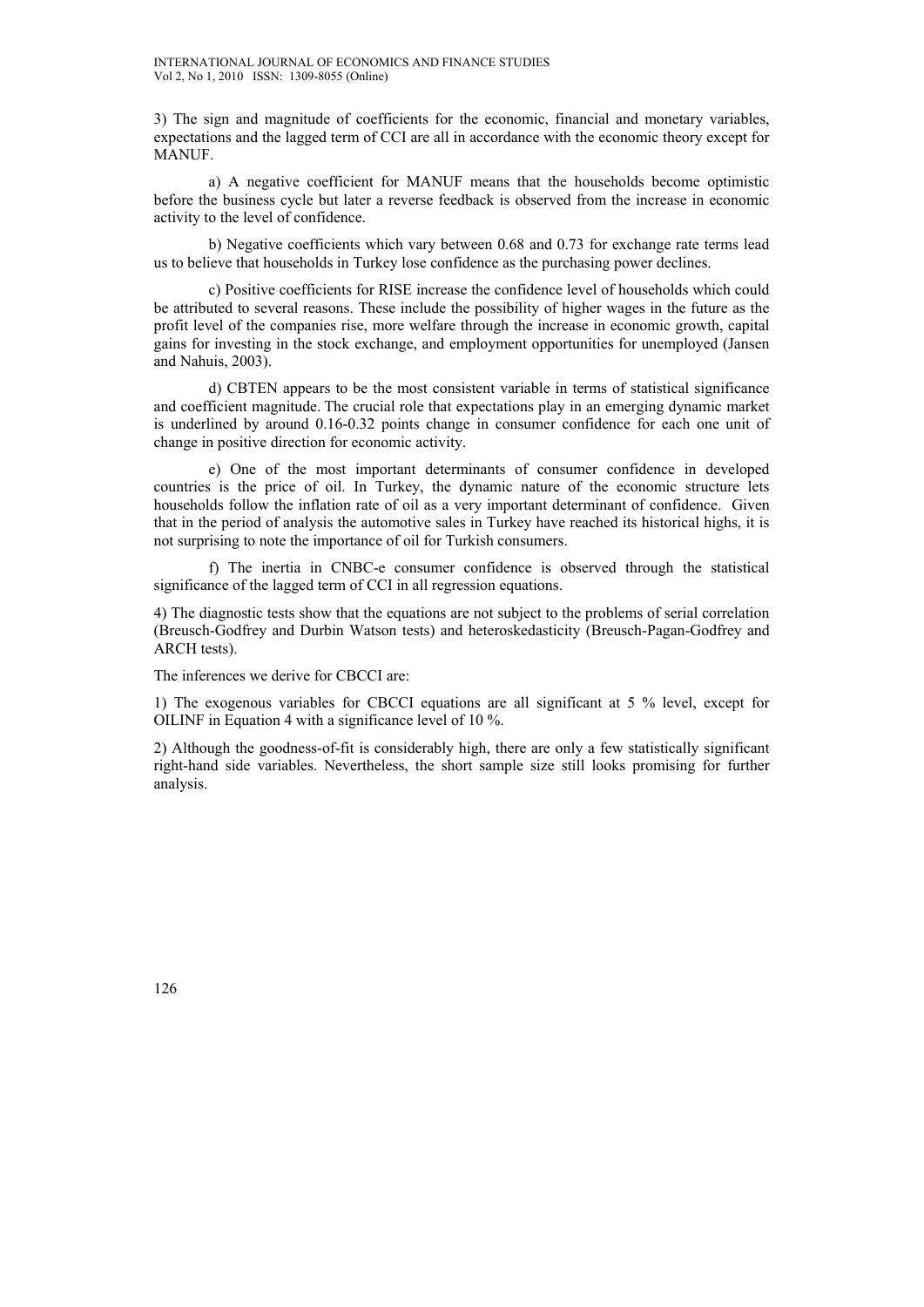|                           | Period: 2003M12-2008M12 |                         | Period: 2005M1 - 2010M2 |                          |
|---------------------------|-------------------------|-------------------------|-------------------------|--------------------------|
| Dependent Variable: CBCCI | Eq. 1                   | Eq. 2                   | Eq. 3                   | Eq. 4                    |
| CBTEN                     | 0.104<br>$(0.000)*$     | 0.109<br>$(0.000)*$     | 0.039<br>$(0.015)*$     | 0.055<br>$(0.000)^*$     |
| MANUF97SA                 | $-0.168$<br>$(0.000)*$  | $-0.170$<br>$(0.000)*$  |                         |                          |
| MANUF05SA                 |                         |                         | $-0.109$<br>$(0.003)*$  | $-0.079$<br>$(0.036)^*$  |
| <b>RDOLLAR</b>            | $-0.185$<br>$(0.013)*$  |                         | $-0.302$<br>$(0.002)*$  |                          |
| REURO                     |                         | $-0.183$<br>$(0.021)$ * |                         | $-0.299$<br>$(0.002)^*$  |
| <b>OILINF</b>             |                         |                         |                         | $-0.119$<br>$(0.054)$ ** |
| $CBCI(-1)$                | 0.734<br>$(0.000)*$     | 0.727<br>$(0.000)*$     | 0.874<br>$(0.000)*$     | 0.878<br>$(0.000)*$      |
| <b>DIAGNOSTICS</b>        | Eq. 1                   | Eq. 2                   | Eq. 1                   | Eq. 2                    |
| R-Squared                 | 0.977                   | 0.976                   | 0.962                   | 0.964                    |
| Adjusted R-squared        | 0.975                   | 0.975                   | 0.959                   | 0.961                    |
| Breusch-Godfrey           | 1.891                   | 0.222                   | 1.517                   | 0.957                    |
| Durbin Watson             | 1.399                   | 1.666                   | 1.281                   | 1.452                    |
| Breusch-Pagan-Godfrey     | 1.811                   | 1.279                   | 1.472                   | 0.973                    |
| ARCH-LM                   | 0.166                   | 0.001                   | 0.021                   | 0.026                    |

#### Table 2: The Determinants of CBCCI

Notes: (\*) and (\*\*) denote significance at 5 % and 10 % significance levels, respectively. The p-values are shown in brackets.

3) The sign and magnitude of coefficients for the financial and monetary variables, expectations and the lagged term of CCI are all in accordance with the economic theory except for MANUF for which the coefficient appears to be negative and statistically significant as in the case of CCI.

4) The diagnostics for CBCCI show that the equations are not subject to the problems of serial correlation (Breusch-Godfrey and Durbin Watson tests) and heteroskedasticity (Breusch-Pagan-Godfrey and ARCH tests).

# **5. CONCLUSION**

The question "What determines consumer confidence?" has led us to observe the different characteristics of similar indices. The CCI depends on the explanatory power of financial variables like the exchange rates, the role of expectations on consumer sentiment and the inflation rate of oil. On the other hand, the CBCCI is driven by the explanatory power of financial variables like the exchange rates, the role of expectations on consumer sentiment, the economic activity measure and the expectations component. Hence, consumer confidence could be classified as an endogenous economic variable of interest in Turkey, an emerging market with dynamic nature of the household attitudes.

Overall, we argue that consumer confidence indices in Turkey are new but very functional economic data sets. They are robust indices with properties of collection, calculation, and announcement. Further research should focus on the question specific analysis of these indices.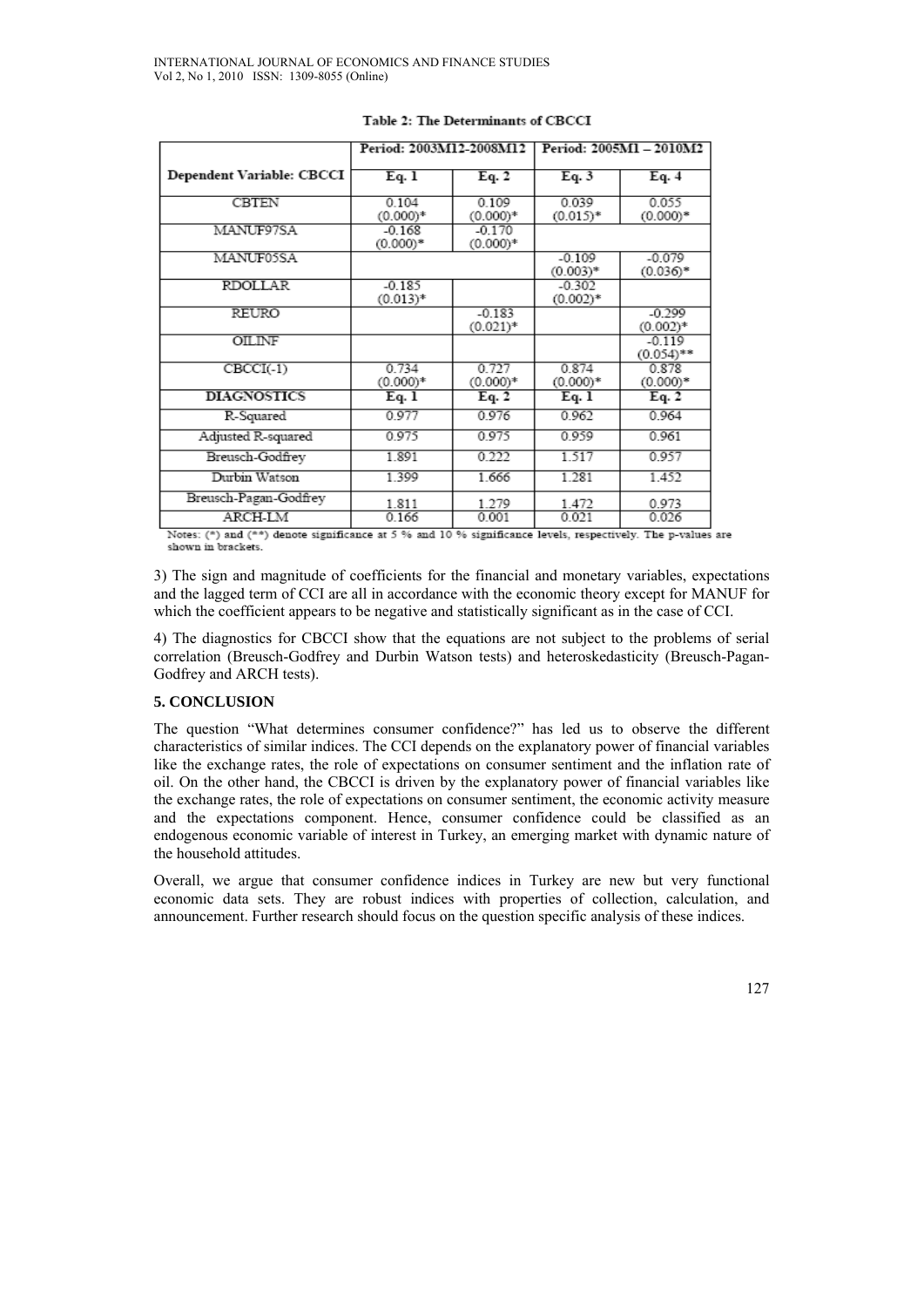#### **BIBLIOGRAPHY**

Acemoğlu, Daron and Andrew Scott (1994), "Consumer Confidence and Rational Expectations: Are Agents Beliefs Consistent with the Theory?", *Economic Journal*, Vol. 104, No. 422, pp. 1-19.

Alessie, Robertus and Annamaria Lusardi (1997), "Saving and Income Smoothing: Evidence from Panel Data", *European Economic Review*, Vol. 41, No. 7, pp. 1251-1279.

Batchelor, Roy and Pami Dua (1998), "Improving Macro-economic Forecasts: the Role of Consumer Confidence", *International Journal of Forecasting*, Vol. 14, No. 1, pp. 71-81.

Bram, Jason and Sydney C. Ludvigson (1998), "Does Consumer Confidence Forecast Household Expenditures? A Sentiment Index Horse Race", *Federal Reserve Bank of New York Economic Policy Review*, Vol. 4, No. 2, pp. 59-78.

Carroll, Christopher D., Jeffrey C. Fuhrer and David W. Wilcox (1994), "Does Consumer Sentiment Forecast Household Spending? If So, Why?", *American Economic Review*, Vol. 84, No. 5, pp. 1397-1408.

Central Bank Republic of Turkey (2010), http://www.tcmb.gov.tr [Accessed 01.05.2010]

Desroches, Brigitte and Marc-Andre Gosselin (2002), "The Usefulness of Consumer Confidence Indexes in The United States", *Bank of Canada Working Paper No. 2002-22*, Canada.

Dominitz Jeff and Charles F. Manski, (2004) "How Should We Measure Consumer Confidence?", *Journal of Economic Perspectives*, Vol. 18, No. 2, pp. 51-66

Eppright, David R., Nestor M. Arguea and William L. Huth (1998), "Aggregate Consumer Expectation Indexes as Indicators of Future Consumer Expenditures", *Journal of Economic Psychology*, Vol. 19, No. 2, pp. 215-235.

Garner, Alan (2002), "Consumer Confidence after September 11", *Economic Review*, Vol. 87, No. 2, pp.5-25.

Huth, William L., David R. Eppright and Paul M. Taube (1994), "The Indexes of Consumer Sentiment and Confidence: Leading or Misleading Guides to Future Buyer Behavior", *Journal of Business Research*, Vol. 29, No. 1, pp. 199-206.

Jansen, W. Jos and Niek J. Nahuis (2003), "The Stock Market and Consumer Confidence: European Evidence", *Economics Letters*, Vol. 79, No. 1, pp. 89-98.

Katona, George (1960), The Powerful Consumer, New York: McGraw Hill.

Kwan Andy C. C. and John A. Cotsomitis (2006), "The Usefulness of Consumer Confidence in Forecasting Household Spending in Canada: A National and Regional Analysis", *Economic Inquiry*, Vol. 44, No. 1, pp. 185-197.

Küçükaslan, Aslı and Sadullah Çelik (2010), "Women Feel more Pessimistic than Men: Empirical Evidence from Turkish Consumer Confidence Index", *Journal of Business Economics and Management*, Vol. 11, No.1, pp. 146-171

Mishkin, Frederic S. (1978), "Consumer Sentiment and Spending on Durable Goods", *Brookings Papers on Economic Activity*, Vol. 1, pp. 217-232.